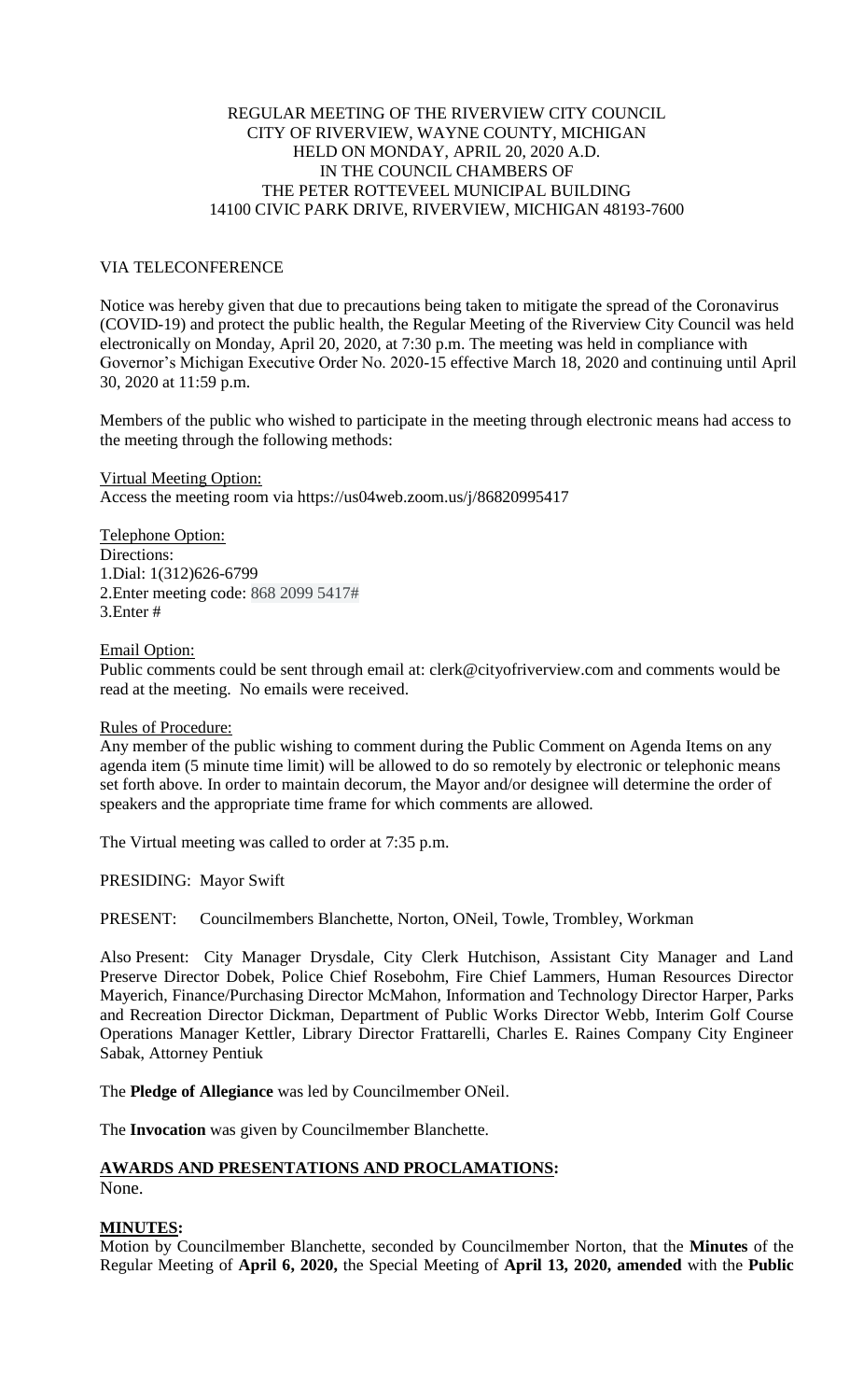**Hearing Errata Sheet** due to **incorrect information,** and the condensed versions for publication, be **Approved.**

Carried unanimously.

## **PUBLIC HEARINGS:**

None.

## **PUBLIC COMMENTS:**

At this time, the Mayor asked if anyone wished to address the City Council. No one spoke.

# **ORGANIZATIONAL BUSINESS:**

None.

## **CONSENT AGENDA:**

Motion by Councilmember Trombley, seconded by Councilmember ONeil, that the Consent Agenda be approved as follows:

- Accept **Donation** to **Clean** and **Sanitize City's Playground Equipment** by Jim Martina, Owner of **Southshore Powerwash**.
- Authorize Solicitation of **Bid Proposals** for Playground **Rubber Mulch**.
- Appoint Mr. **Michael Pelkey** to the **Economic Development Corporation and Brownfield Redevelopment Authority** for a six-year term set to expire **April 1, 2026**.

Carried unanimously.

## **RESOLUTIONS:**

Motion by Councilmember Trombley, seconded by Councilmember Towle, that the Resolution to **Establishing** a **Public Act 33 Public Safety Special Assessment District**, and Call for a **Public Hearing** on **May 4**, 2020, for comments on the Proposed **Special Assessment Levy Roll**, be Adopted.

## CITY OF RIVERVIEW RESOLUTION NO. 20-11 RESOLUTION ESTABLISHING PUBLIC SAFETY SPECIAL ASSESSMENT DISTRICT

- WHEREAS, the City Council of the City of Riverview, County of Wayne, State of Michigan, pursuant to Act 33, Public Acts of Michigan, 1951, as amended, tentatively declared its intent to create a special assessment district to pay for certain costs and expenses of fire motor vehicles, apparatus, equipment, housing and operations (the "Assessed Costs") and assess the costs thereof to the property specially benefitted by said fire protection in the special assessment district tentatively described in Exhibit A attached hereto and made a part hereof; and,
- WHEREAS, after due and legal notice, the City Council met on April 13, 2020, at 7:30 o'clock p.m., Eastern Time, and heard all persons in interest therein at said first hearing with respect to the estimates of Assessed Costs and on the question of creating the special assessment district therefor; and,
- WHEREAS, the City Council desires to proceed with the establishment of the special assessment district; and,
- WHEREAS, the City Council desires to fix the day for a hearing on objections to the distribution of the special assessment levy.

## NOW, THEREFORE, BE IT RESOLVED THAT:

- 1. The City Council hereby determines that the provision of fire motor vehicles, apparatus, equipment, housing and operations are necessary for the public health, safety and welfare of the City and shall be made and completed pursuant to Act 33.
- 2. The City Council hereby approves the plans and estimate of Assessed Costs in the total sum of \$450,930, which shall be spread against the hereinafter named special assessment district pursuant to Act 33.
- 3. The City Council finally determines that said special assessment district shall consist of all of the lots and parcels of land described in Exhibit A attached hereto and made a part hereof, that the district shall be designated "Riverview Public Safety Special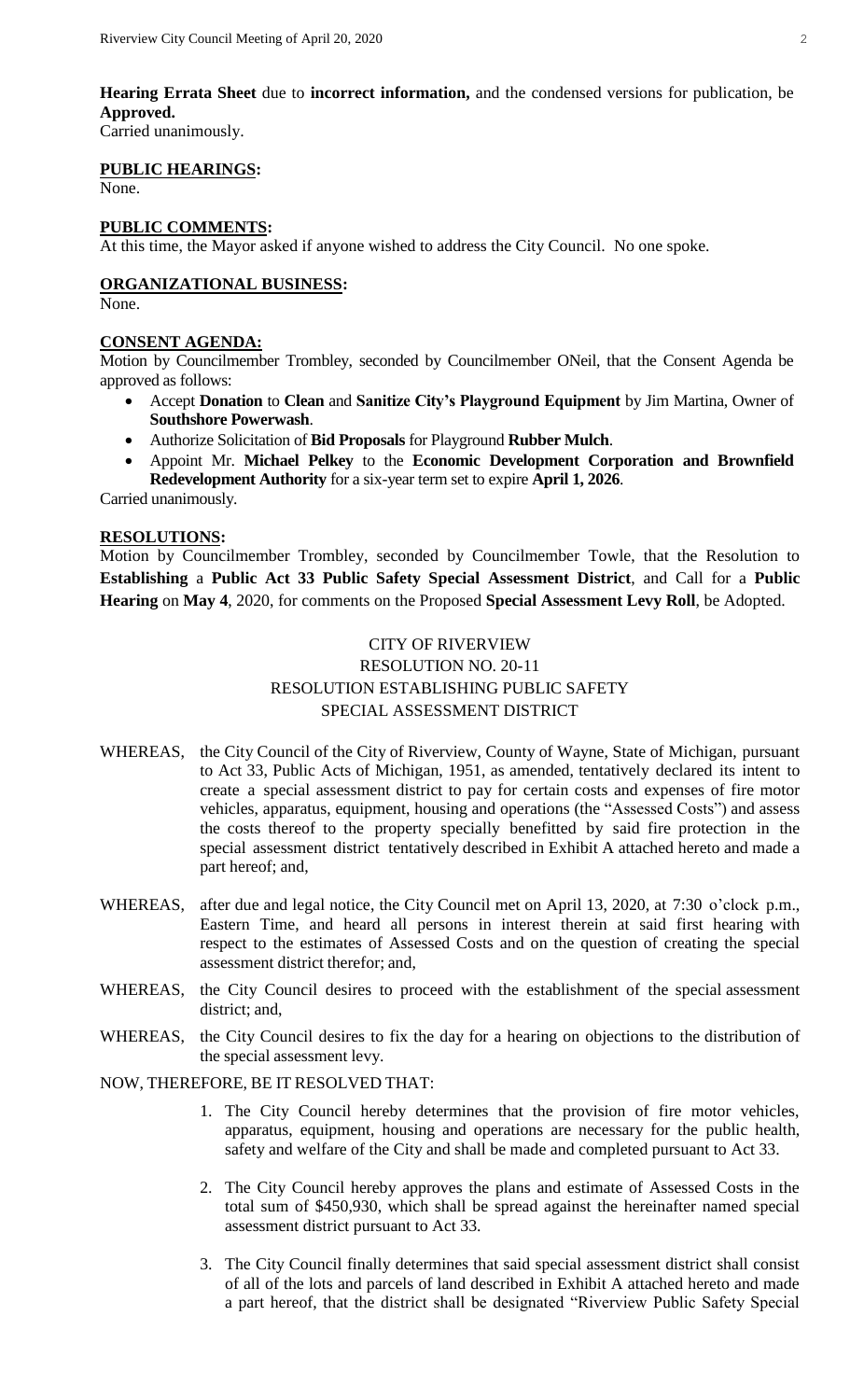Assessment District" (the "District"), and that the existence of the District shall be maintained until all special assessments payable on the roll hereinafter described, as may be amended from time to time, have been paid.

- 4. There has been prepared a special assessment roll in which all the parcels of land to be assessed as above set forth are described, with the names of the owners thereof, if known, and the amount of the special assessment levy for fire protection services against each parcel of land is shown.
- 5. The assessments made in the Roll are hereby ordered and directed to be collected and the City Treasurer is directed to distribute the special assessment levy of 1.47 mills on the taxable value of all of the lands and premises in the District.
- 6. The City Council shall meet on May 4, 2020, at 7:30 o'clock p.m., Eastern Time, at Riverview City Hall, 14100 Civic Park Drive, Riverview, Michigan at which time and place the City Council shall hear objections to the distribution of the special assessment levy. In the event that the Governor's "Stay Home, Stay Safe" executive order is extended, a virtual meeting will be held in lieu of the meeting at Riverview City Hall. Information about how to access the meeting online and via teleconference will be posted on the city website <http://www.cityofriverview.com/> if that happens.
- 7. The City Clerk is hereby authorized and directed to cause notice of such hearing to be published prior to said hearing in a newspaper of general circulation in the City, to be at least ten (10) days before the time of hearing, and the City Clerk shall cause notice of said hearing to be mailed by first-class mail to all record owners of or persons in interest in property in the special assessment district as shown on the last City tax assessment records of the City at least ten (10) full days before the date of said hearing.
- 8. Said notice shall be in substantially the form attached hereto as Exhibit B.
- 9. All resolutions and parts of resolutions insofar as they conflict with the provisions of this resolution be and the same hereby are rescinded. AYES: Mayor Swift, Councilmembers Blanchette, Norton, ONeil, Towle, Trombley, Workman NAYS: None.

ABSTENTIONS: None. EXCUSED: None.

ADOPTED this 20<sup>th</sup> day of April, 2020.

ATTEST:

Andrew M. Swift, Mayor

\_\_\_\_\_\_\_\_\_\_\_\_\_\_\_\_\_\_\_\_\_\_\_\_\_\_\_\_\_\_\_\_\_

I, Cynthia M. Hutchison, duly authorized City Clerk of the City of Riverview, do hereby certify the foregoing Resolution is a true copy of a resolution adopted by the Riverview City Council at their regular meeting of April 20, 2020.

 $(S E A L)$ 

Cynthia M. Hutchison, City Clerk

\_\_\_\_\_\_\_\_\_\_\_\_\_\_\_\_\_\_\_\_\_\_\_\_\_\_\_\_\_\_\_\_\_

## **ADMINISTRATION:** None.

**ORDINANCES:** None.

**OTHER BUSINESS:** None.